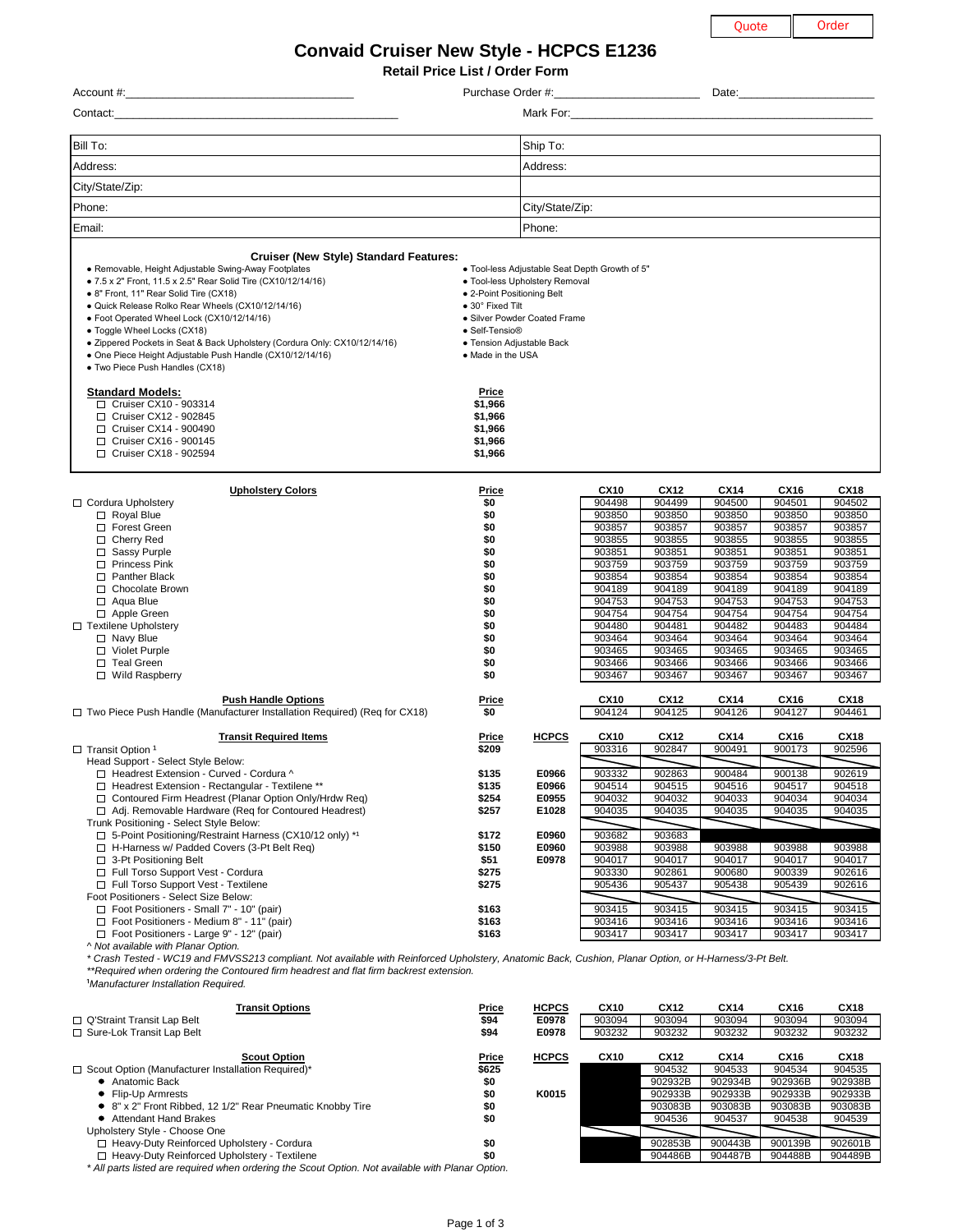| <b>Scout Accessories</b><br>$\Box$ Extended Handles - 4" *^1                                                                                                    | <b>Price</b>          | <b>HCPCS</b>   | <b>CX10</b>      | <b>CX12</b>           | <b>CX14</b><br>902541 | <b>CX16</b>           | <b>CX18</b>      |
|-----------------------------------------------------------------------------------------------------------------------------------------------------------------|-----------------------|----------------|------------------|-----------------------|-----------------------|-----------------------|------------------|
| □ 8" x 2" Front Ribbed, 12 1/2" Rear Solid Knobby Tire *                                                                                                        | \$188<br>\$121        |                |                  | 902515<br>903224      | 903224                | 903224                | 903224           |
| $\Box$ Scout Curb Tipper <sup>1</sup>                                                                                                                           | \$102                 |                |                  | 903916                | 903916                | 903916                | 903916           |
| * Requires Scout Option.                                                                                                                                        |                       |                |                  |                       |                       |                       |                  |
| ^ Requires 2-Piece Push Handle Package.                                                                                                                         |                       |                |                  |                       |                       |                       |                  |
| <sup>1</sup> Manufacturer Installation Required.                                                                                                                |                       |                |                  |                       |                       |                       |                  |
|                                                                                                                                                                 |                       |                |                  |                       |                       |                       |                  |
| <b>Planar Option *</b><br>$\Box$ Planar Seat Modification                                                                                                       | <b>Price</b><br>\$359 | <b>HCPCS</b>   | <b>CX10</b>      | <b>CX12</b><br>904020 | <b>CX14</b>           | <b>CX16</b><br>904022 | <b>CX18</b>      |
| □ Planar Back with Attachment (Incl. 2 Backrest Ext. w/ Hrdw.)                                                                                                  | \$333                 | E2291          | 904019<br>904024 | 904025                | 904021<br>904026      | 904027                | 904023<br>904028 |
| Cushion - Select One Cushion Below:                                                                                                                             | \$0                   |                |                  |                       |                       |                       |                  |
| □ Support - General Use Cushion (Solid Seat Insert Included) 1                                                                                                  | \$251                 | E2601          | 903639           | 903642                | 903645                | 903648                | 903651           |
| □ Position - Medial Thigh Support/Anti Thrust (Solid Seat Insert Included) 1                                                                                    | \$486                 | E2607          | 903641           | 903644                | 903647                | 903650                | 903653           |
| □ Align - Lateral Pelvis/Lateral Thigh Support (Solid Seat Insert Included) 1                                                                                   | \$486                 | E2607          | 903640           | 903643                | 903646                | 903649                | 903652           |
| Planar Head Support Options:                                                                                                                                    | \$0                   |                |                  |                       |                       |                       |                  |
| □ Contoured Firm Headrest (Hardware Required)                                                                                                                   | \$254                 | E0955          | 904032           | 904032                | 904033                | 904034                | 904034           |
| □ Adj. Removable Hardware (Req for Contoured Firm Headrest)<br>$\Box$ Flat Firm Backrest Extension (Hardware Req)                                               | \$257<br>\$238        | E1028<br>E0955 | 904035<br>904089 | 904035<br>904090      | 904035<br>904091      | 904035<br>904092      | 904035<br>904093 |
| □ Adj. Removable Hardware (Req for Flat Firm Backrest Ext)                                                                                                      | \$233                 | E1028          | 904057           | 904057                | 904057                | 904057                | 904057           |
| * Planar Option must be ordered with Planar Seat, Planar Back, Cushion, Planar Head Support, and Textilene Upholstery.                                          |                       |                |                  |                       |                       |                       |                  |
| <sup>1</sup> Manufacturer Installation Required.                                                                                                                |                       |                |                  |                       |                       |                       |                  |
|                                                                                                                                                                 |                       |                |                  |                       |                       |                       |                  |
| <b>Accessories for Planar Option</b>                                                                                                                            | <b>Price</b>          | <b>HCPCS</b>   | <b>CX10</b>      | <b>CX12</b>           | <b>CX14</b>           | <b>CX16</b>           | <b>CX18</b>      |
| Right Adj Firm Lateral Trunk Sup - Contoured (Hrdw Req)<br>$\Box$ Small = 3"x 5"                                                                                | \$142                 | E0956          | 902965           | 902965                | 902965                | 902965                | 902965           |
| $\Box$ Medium = 3.75"x 5.5"                                                                                                                                     | \$142                 | E0956          | 902969           | 902969                | 902969                | 902969                | 902969           |
| □ Large = $4.75$ "x 6"                                                                                                                                          | \$142                 | E0956          | 902973           | 902973                | 902973                | 902973                | 902973           |
| Left Adj Firm Lateral Trunk Sup - Contoured (Hrdw Req)                                                                                                          |                       |                |                  |                       |                       |                       |                  |
| $\Box$ Small = 3"x 5"                                                                                                                                           | \$142                 | E0956          | 904462           | 904462                | 904462                | 904462                | 904462           |
| $\Box$ Medium = 3.75"x 5.5"                                                                                                                                     | \$142                 | E0956          | 904463           | 904463                | 904463                | 904463                | 904463           |
| □ Large = $4.75$ "x 6"                                                                                                                                          | \$142                 | E0956          | 904464           | 904464                | 904464                | 904464                | 904464           |
| □ Right Adj. Removable Hardware (Req for Lateral Support)                                                                                                       | \$185                 | E1028          | 904030           | 904030                | 904030                | 904031                | 904031           |
| □ Left Adj. Removable Hardware (Req for Lateral Support)                                                                                                        | \$185                 | E1028          | 904030           | 904030                | 904030                | 904031                | 904031           |
| <b>Pelvic Positioning</b>                                                                                                                                       | <b>Price</b>          | <b>HCPCS</b>   | <b>CX10</b>      | <b>CX12</b>           | <b>CX14</b>           | <b>CX16</b>           | <b>CX18</b>      |
| $\Box$ 3-Pt Positioning Belt                                                                                                                                    | \$51                  | E0978          | 904017           | 904017                | 904017                | 904017                | 904017           |
| □ Heavy Duty Reinforced Upholstery - Cordura ^                                                                                                                  | \$280                 |                | 903322           | 902853                | 900443                | 900139                | 902601           |
| □ Heavy Duty Reinforced Upholstery - Textilene ^                                                                                                                | \$280                 |                | 904485           | 904486                | 904487                | 904488                | 904489           |
| □ Custom Seat Depth Extension 3" ^1                                                                                                                             | \$98                  | E1297          | 903995           | 903997                | 903999                | 904001                |                  |
| □ Support - General Use Cushion (Solid Seat Insert Included) *1                                                                                                 | \$251                 | E2601          | 903639           | 903642                | 903645                | 903648                | 903651           |
| □ Position - Medial Thigh Support/Anti Thrust (Solid Seat Insert Included) *1<br>□ Align - Lateral Pelvis/Lateral Thigh Support (Solid Seat Insert Included) *1 | \$486<br>\$486        | E2607<br>E2607 | 903641<br>903640 | 903644<br>903643      | 903647<br>903646      | 903650<br>903649      | 903653<br>903652 |
| $\Box$ Incontinence Cushion Liner (Cushion Req) <sup>1</sup>                                                                                                    | \$75                  | E2619          | 902324           | 902324                | 902324                | 902324                | 902324           |
| ^ Not available with Planar Option.                                                                                                                             |                       |                |                  |                       |                       |                       |                  |
| *Not available with Seat Depth Extension or Cordura Upholstery. Abd/Add Different Design.                                                                       |                       |                |                  |                       |                       |                       |                  |
| <sup>1</sup> Manufacturer Installation Required.                                                                                                                |                       |                |                  |                       |                       |                       |                  |
|                                                                                                                                                                 |                       |                | <b>CX10</b>      | <b>CX12</b>           |                       | <b>CX16</b>           | <b>CX18</b>      |
| <b>Foot &amp; Leg Positioning</b><br>□ Foot Positioners - Small 7" - 10" (pair)                                                                                 | <b>Price</b><br>\$163 | <b>HCPCS</b>   | 903415           | 903415                | <b>CX14</b><br>903415 | 903415                | 903415           |
| □ Foot Positioners - Medium 8" - 11" (pair)                                                                                                                     | \$163                 |                | 903416           | 903416                | 903416                | 903416                | 903416           |
| □ Foot Positioners - Large 9" - 12" (pair)                                                                                                                      | \$163                 |                | 903417           | 903417                | 903417                | 903417                | 903417           |
| $\Box$ Angle Adjustable Footplates (pair)                                                                                                                       | \$186                 |                | 903445           |                       |                       |                       |                  |
|                                                                                                                                                                 |                       | K0040          |                  | 903268                | 903268                | 903269                | 903269           |
| □ Footplate Securement Strap                                                                                                                                    | \$32                  |                | 903584           | 903584                | 903584                | 903584                | 903584           |
| □ Medial Thigh Support-Abductor (N/A w/ Position/Align Cushion) 1                                                                                               | \$169                 | E0957          | 903326           | 902857                | 900480                | 900137                | 902607           |
| □ Lateral Thigh Support-Adductor (N/A w/ Position/Align Cushion) 1                                                                                              | \$169                 | E0956          | 903327           | 902858                | 900482                | 900188                | 902608           |
| □ Calf Panel *                                                                                                                                                  | \$64                  | E0995          | 904580           | 904580                | 904580                | 904580                | 904580           |
| * Calf Panel cannot be used when footplate extension tube is rotated, and in the highest position.                                                              |                       |                |                  |                       |                       |                       |                  |
| <sup>1</sup> Manufacturer Installation Required.                                                                                                                |                       |                |                  |                       |                       |                       |                  |
| <b>Trunk Positioning</b>                                                                                                                                        | <b>Price</b>          | <b>HCPCS</b>   | <b>CX10</b>      | <b>CX12</b>           | <b>CX14</b>           | <b>CX16</b>           | <b>CX18</b>      |
| □ H-Harness with Padded Covers (3-Pt Positioning Belt Req)                                                                                                      | \$150                 | E0960          | 903988           | 903988                | 903988                | 903988                | 903988           |
| □ Soft Adjustable Lateral Support Single Flap w/ Scoli Strap - Cordura ^                                                                                        | \$142                 | E0956          | 905446           | 905447                | 905448                | 905449                |                  |
| □ Soft Adjustable Lateral Support Single Flap w/ Scoli Strap - Textilene ^                                                                                      | \$142                 | E0956          | 903328           | 902859                | 900678                | 900140                | 902614           |
| □ Soft Adjustable Lateral Support Double Flap w/ Scoli Strap - Cordura ^<br>□ Soft Adjustable Lateral Support Double Flap w/ Scoli Strap - Textilene ^          | \$142<br>\$142        | E0956<br>E0956 | 905450<br>903329 | 905451<br>902860      | 905452<br>900679      | 905453<br>900204      | 902615           |
| Full Torso Support Vest - Cordura*                                                                                                                              | \$275                 |                | 903330           | 902861                | 900680                | 900339                | 902616           |
| Full Torso Support Vest - Textilene*                                                                                                                            | \$275                 |                | 905436           | 905437                | 905438                | 905439                | 902616           |
| □ Reducer Seat Insert (Reduces Seat Width 2" & Depth 1") ^                                                                                                      | \$368                 |                | 904211           | 904211                | 904110                | 904110                | 904110           |
| ^ Not available with Planar Option.                                                                                                                             |                       |                |                  |                       |                       |                       |                  |
| * Not available with Single or Double Flap Lateral Support.                                                                                                     |                       |                |                  |                       |                       |                       |                  |
| <b>Head Supports</b>                                                                                                                                            | <b>Price</b>          | <b>HCPCS</b>   | <b>CX10</b>      | <b>CX12</b>           | <b>CX14</b>           | <b>CX16</b>           | <b>CX18</b>      |
| □ Padded Headwings ^                                                                                                                                            | \$254                 | E0955          | 903331           | 902862                | 900681                | 900142                | 902618           |
| □ Occi Headwings ^                                                                                                                                              | \$238                 | E0955          | 905270           | 905270                | 905271                | 905271                | 905272           |
| □ Headrest Extension - Curved - Cordura ^                                                                                                                       | \$135                 | E0966          | 903332           | 902863                | 900484                | 900138                | 902619           |
| □ Headrest Extension - Rectangular - Textilene ^<br>^ Not available with Planar Option.                                                                         | \$135                 | E0966          | 904514           | 904515                | 904516                | 904517                | 904518           |
|                                                                                                                                                                 |                       |                |                  |                       |                       |                       |                  |
| <b>Frame Option</b>                                                                                                                                             | <b>Price</b>          | <b>HCPCS</b>   | <b>CX10</b>      | <b>CX12</b>           | <b>CX14</b>           | <b>CX16</b>           | <b>CX18</b>      |
| □ Anatomic Back (Heavy Duty Reinforced Upholstery Required) *1                                                                                                  | \$307                 |                | 904129           | 904129                | 904130                | 904131                | 903096           |
| □ Two Piece Push Handle <sup>1</sup>                                                                                                                            | \$0                   |                | 904124           | 904125                | 904126                | 904127                | 904461           |
| *Not available with Planar Option.                                                                                                                              |                       |                |                  |                       |                       |                       |                  |
| <sup>1</sup> Manufacturer Installation Required.                                                                                                                |                       |                |                  |                       |                       |                       |                  |
| <b>Tire Options</b>                                                                                                                                             | <b>Price</b>          | <b>HCPCS</b>   | <b>CX10</b>      | <b>CX12</b>           | <b>CX14</b>           | <b>CX16</b>           | <b>CX18</b>      |
| □ 12.5" Rear Solid Knobby Tire *                                                                                                                                | \$208                 |                | 904117           | 904117                | 904117                | 904117                |                  |
| T 7.5" x 2" Front, 12.5" Rear Pneumatic Knobby Tire *<br>□ 8" x 2" Front Ribbed, 12.5" Rear Solid Knobby Tire                                                   | \$311<br>\$311        |                | 904118           | 904118                | 904118                | 904118                | 903084           |

Retail Price List / Order Form **Convaid Cruiser New Style - HCPCS E1236** 

*\* Not available with Scout Option.*